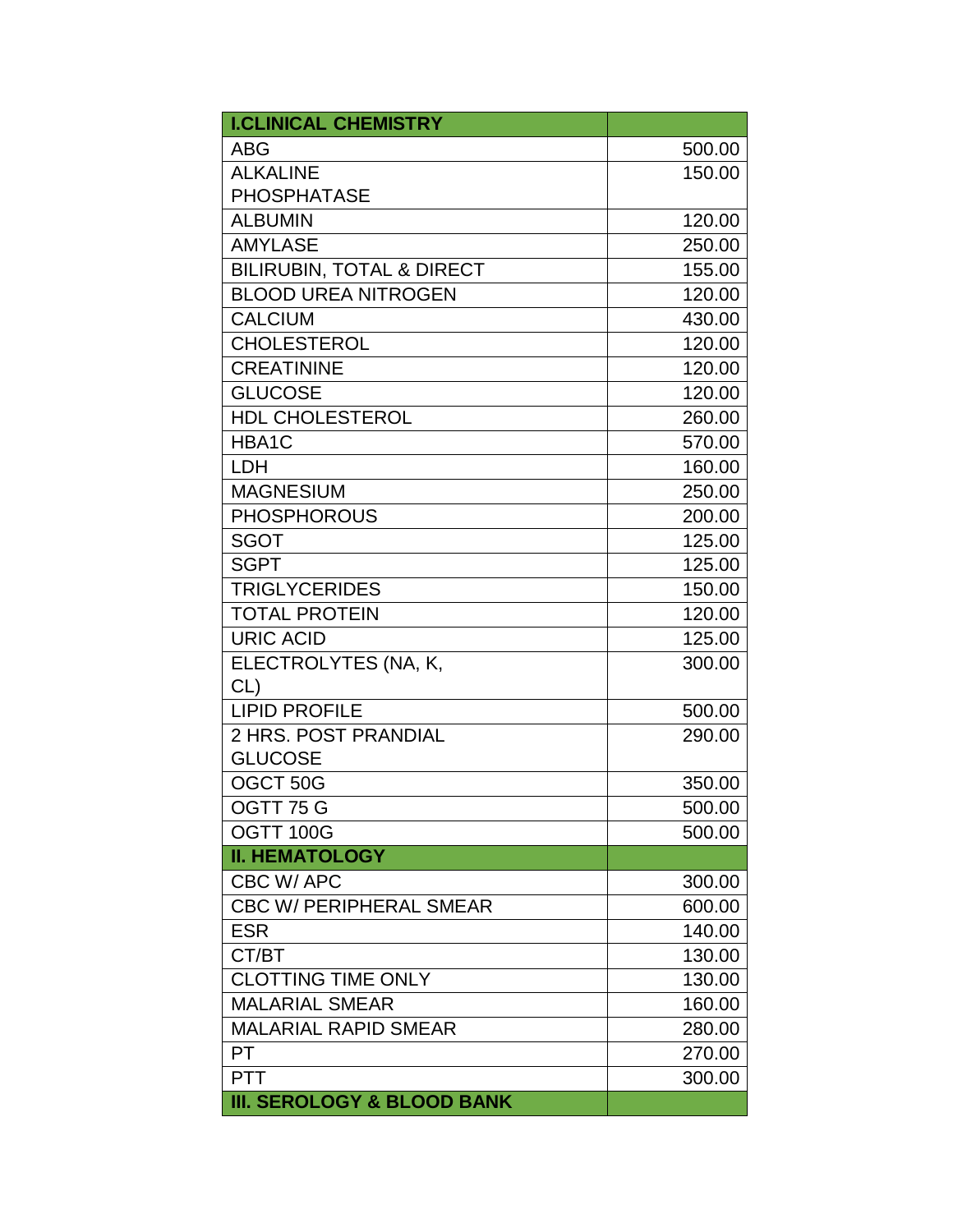| <b>ABO TYPHING W/RH</b>        | 150.00   |
|--------------------------------|----------|
| <b>ASO QUALITATIVE</b>         | 200.00   |
| <b>ASO QUANTITATIVE</b>        | 400.00   |
| <b>CRP QUALITATIVE</b>         | 200.00   |
| <b>CRP QUANTITATIVE</b>        | 430.00   |
| <b>SALMONELLA TYPHI</b>        | 1,000.00 |
| <b>DENGUE NS1</b>              | 1,000.00 |
| <b>DENGUE IGG/IGM</b>          | 1,000.00 |
| <b>COOMBS TEST</b>             | 350.00   |
| <b>COMPABILITY TESTING</b>     | 350.00   |
| <b>SCREENING OF BLOOD</b>      |          |
| <b>UNITS (AO 181-2002)</b>     |          |
| <b>FFP</b>                     | 1,000.00 |
| <b>PRBC</b>                    | 1,500.00 |
| <b>WHOLE BLOOD</b>             | 1,800.00 |
| <b>PLATELET</b>                | 1,000.00 |
| <b>CONCENTRATE</b>             |          |
| <b>LEUKO REDUCED</b>           | 4,700.00 |
| PACKING OF RBC SERVICE FEE     | 150.00   |
| <b>SYPHILIS</b>                | 400.00   |
| <b>HBSAG</b>                   | 400.00   |
| <b>HCV</b>                     | 660.00   |
| <b>HIV 1 &amp; 2</b>           | 730.00   |
| FT <sub>3</sub>                | 650.00   |
| FT4                            | 650.00   |
| <b>TSH</b>                     | 690.00   |
| T <sub>3</sub>                 | 400.00   |
| T <sub>4</sub>                 | 450.00   |
| <b>PSA</b>                     | 1,100.00 |
| l TROP I                       | 900.00   |
| <b>IV. CLINICAL MICROSCOPY</b> |          |
| <b>ROUTINE</b>                 | 230.00   |
| URINALYSIS                     |          |
| <b>URINE ALB,</b>              | 200.00   |
| <b>SUGAR, KETONES</b>          |          |
| <b>ROUTINE FECALYSIS</b>       | 75.00    |
| SMEAR FOR AMOEBA               | 150.00   |
| <b>FECAL OCCULT BLOOD</b>      | 280.00   |
| <b>KATO KATS</b>               | 200.00   |
| <b>SEMINAL FLUID ANALYSIS</b>  | 400.00   |
| <b>MODIFIED AFB</b>            | 150.00   |